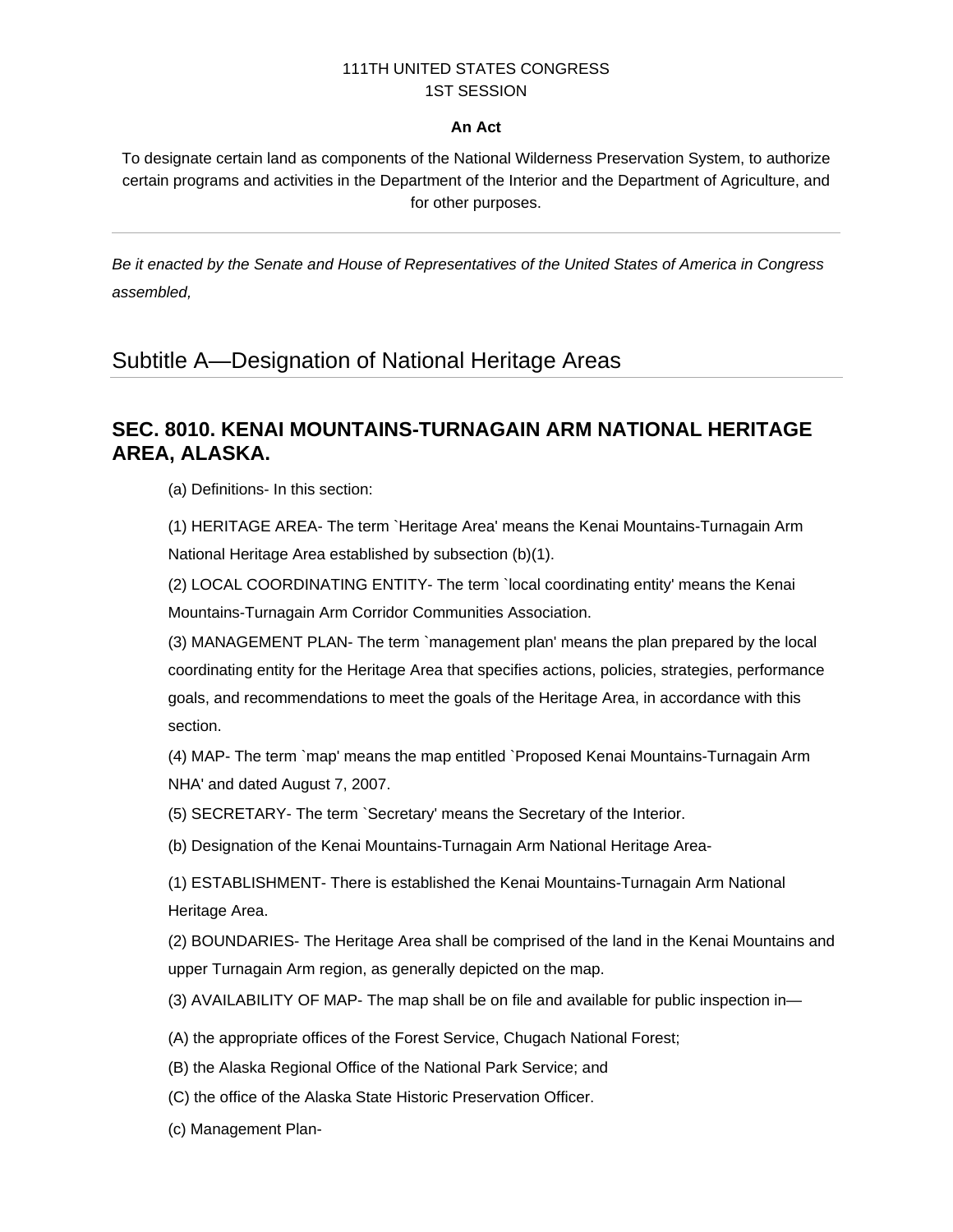(1) LOCAL COORDINATING ENTITY- The local coordinating entity, in partnership with other interested parties, shall develop a management plan for the Heritage Area in accordance with this section.

(2) REQUIREMENTS- The management plan for the Heritage Area shall—

(A) describe comprehensive policies, goals, strategies, and recommendations for use in—

(i) telling the story of the heritage of the area covered by the Heritage Area; and

(ii) encouraging long-term resource protection, enhancement, interpretation, funding, management, and development of the Heritage Area;

(B) include a description of actions and commitments that the Federal Government, State, tribal, and local governments, private organizations, and citizens will take to protect, enhance, interpret, fund, manage, and develop the natural, historical, cultural, educational, scenic, and recreational resources of the Heritage Area;

(C) specify existing and potential sources of funding or economic development strategies to protect, enhance, interpret, fund, manage, and develop the Heritage Area;

(D) include an inventory of the natural, historical, cultural, educational, scenic, and recreational resources of the Heritage Area relating to the national importance and themes of the Heritage Area that should be protected, enhanced, interpreted, managed, funded, and developed;

(E) recommend policies and strategies for resource management, including the development of intergovernmental and interagency agreements to protect, enhance, interpret, fund, manage, and develop the natural, historical, cultural, educational, scenic, and recreational resources of the Heritage Area;

(F) describe a program for implementation for the management plan, including—

(i) performance goals;

(ii) plans for resource protection, enhancement, interpretation, funding, management, and development; and

(iii) specific commitments for implementation that have been made by the local coordinating entity or any Federal, State, tribal, or local government agency, organization, business, or individual; (G) include an analysis of, and recommendations for, means by which Federal, State, tribal, and local programs may best be coordinated (including the role of the National Park Service, the Forest Service, and other Federal agencies associated with the Heritage Area) to further the purposes of this section; and

(H) include a business plan that—

(i) describes the role, operation, financing, and functions of the local coordinating entity and each of the major activities contained in the management plan; and

(ii) provides adequate assurances that the local coordinating entity has the partnerships and financial and other resources necessary to implement the management plan for the Heritage Area.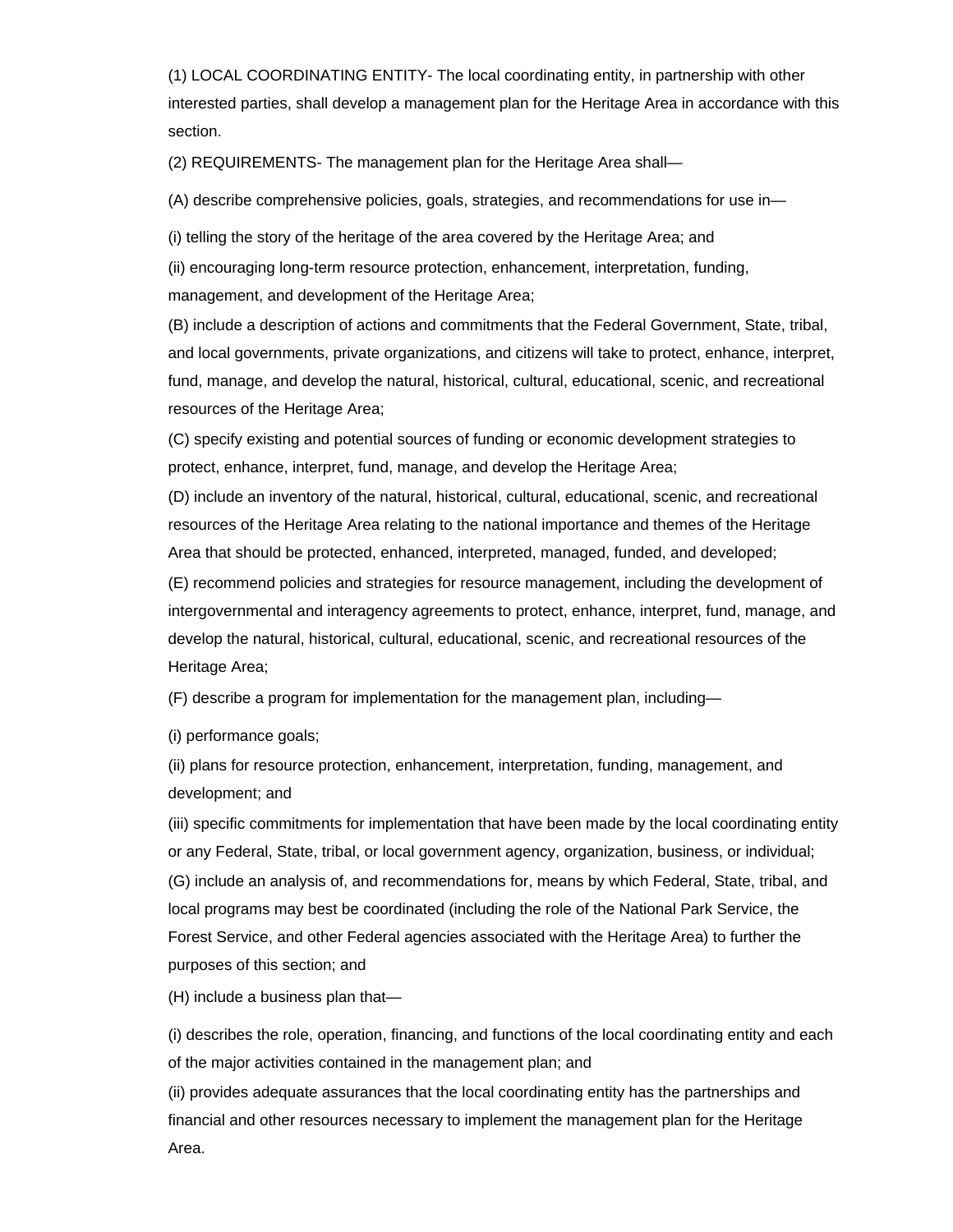(3) DEADLINE-

(A) IN GENERAL- Not later than 3 years after the date on which funds are first made available to develop the management plan after the date of enactment of this Act, the local coordinating entity shall submit the management plan to the Secretary for approval.

(B) TERMINATION OF FUNDING- If the management plan is not submitted to the Secretary in accordance with subparagraph (A), the local coordinating entity shall not qualify for any additional financial assistance under this section until such time as the management plan is submitted to and approved by the Secretary.

(4) APPROVAL OF MANAGEMENT PLAN-

(A) REVIEW- Not later than 180 days after receiving the management plan under paragraph (3), the Secretary shall review and approve or disapprove the management plan for a Heritage Area on the basis of the criteria established under subparagraph (C).

(B) CONSULTATION- The Secretary shall consult with the Governor of the State in which the Heritage Area is located before approving a management plan for the Heritage Area.

(C) CRITERIA FOR APPROVAL- In determining whether to approve a management plan for the Heritage Area, the Secretary shall consider whether—

(i) the local coordinating entity represents the diverse interests of the Heritage Area, including the Federal Government, State, tribal, and local governments, natural and historical resource protection organizations, educational institutions, businesses, recreational organizations, community residents, and private property owners;

(ii) the local coordinating entity—

(I) has afforded adequate opportunity for public and Federal, State, tribal, and local governmental involvement (including through workshops and hearings) in the preparation of the management plan; and

(II) provides for at least semiannual public meetings to ensure adequate implementation of the management plan;

(iii) the resource protection, enhancement, interpretation, funding, management, and development strategies described in the management plan, if implemented, would adequately protect, enhance, interpret, fund, manage, and develop the natural, historical, cultural, educational, scenic, and recreational resources of the Heritage Area;

(iv) the management plan would not adversely affect any activities authorized on Federal land under public land laws or land use plans;

(v) the local coordinating entity has demonstrated the financial capability, in partnership with other interested parties, to carry out the plan;

(vi) the Secretary has received adequate assurances from the appropriate State, tribal, and local officials whose support is needed to ensure the effective implementation of the State, tribal, and local elements of the management plan; and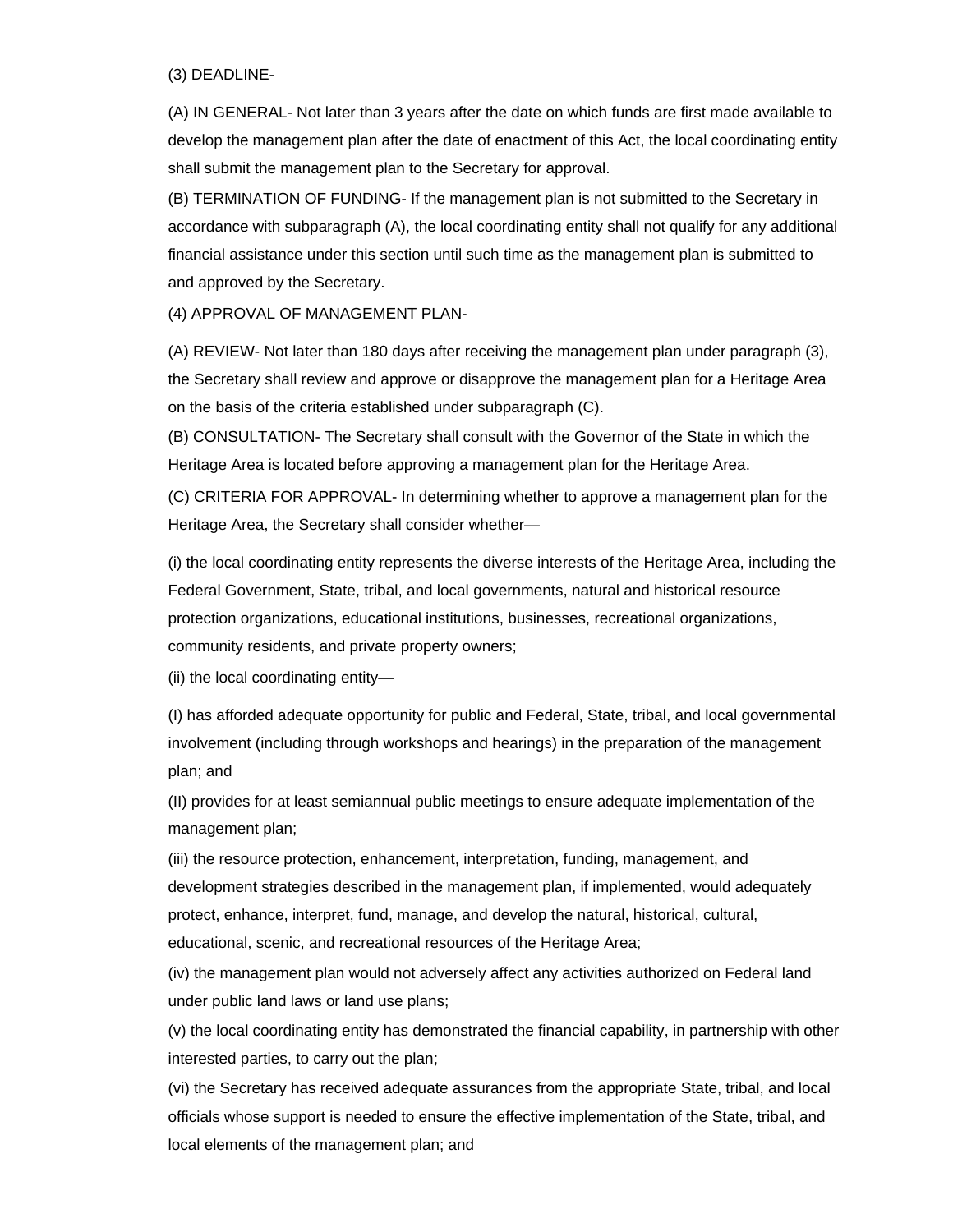(vii) the management plan demonstrates partnerships among the local coordinating entity, Federal Government, State, tribal, and local governments, regional planning organizations, nonprofit organizations, or private sector parties for implementation of the management plan. (D) DISAPPROVAL-

(i) IN GENERAL- If the Secretary disapproves the management plan, the Secretary—

(I) shall advise the local coordinating entity in writing of the reasons for the disapproval; and

(II) may make recommendations to the local coordinating entity for revisions to the management plan.

(ii) DEADLINE- Not later than 180 days after receiving a revised management plan, the Secretary shall approve or disapprove the revised management plan.

(E) AMENDMENTS-

(i) IN GENERAL- An amendment to the management plan that substantially alters the purposes of the Heritage Area shall be reviewed by the Secretary and approved or disapproved in the same manner as the original management plan.

(ii) IMPLEMENTATION- The local coordinating entity shall not use Federal funds authorized by this section to implement an amendment to the management plan until the Secretary approves the amendment.

(F) AUTHORITIES- The Secretary may—

(i) provide technical assistance under the authority of this section for the development and implementation of the management plan; and

(ii) enter into cooperative agreements with interested parties to carry out this section.

(d) Evaluation; Report-

(1) IN GENERAL- Not later than 3 years before the date on which authority for Federal funding terminates for the Heritage Area under this section, the Secretary shall—

(A) conduct an evaluation of the accomplishments of the Heritage Area; and

(B) prepare a report in accordance with paragraph (3).

(2) EVALUATION- An evaluation conducted under paragraph (1)(A) shall—

(A) assess the progress of the local coordinating entity with respect to—

(i) accomplishing the purposes of the authorizing legislation for the Heritage Area; and

(ii) achieving the goals and objectives of the approved management plan for the Heritage Area;

(B) analyze the Federal, State, tribal, local, and private investments in the Heritage Area to determine the impact of the investments; and

(C) review the management structure, partnership relationships, and funding of the Heritage Area for purposes of identifying the critical components for sustainability of the Heritage Area.

(3) REPORT- Based on the evaluation conducted under paragraph (1)(A), the Secretary shall submit to the Committee on Energy and Natural Resources of the Senate and the Committee on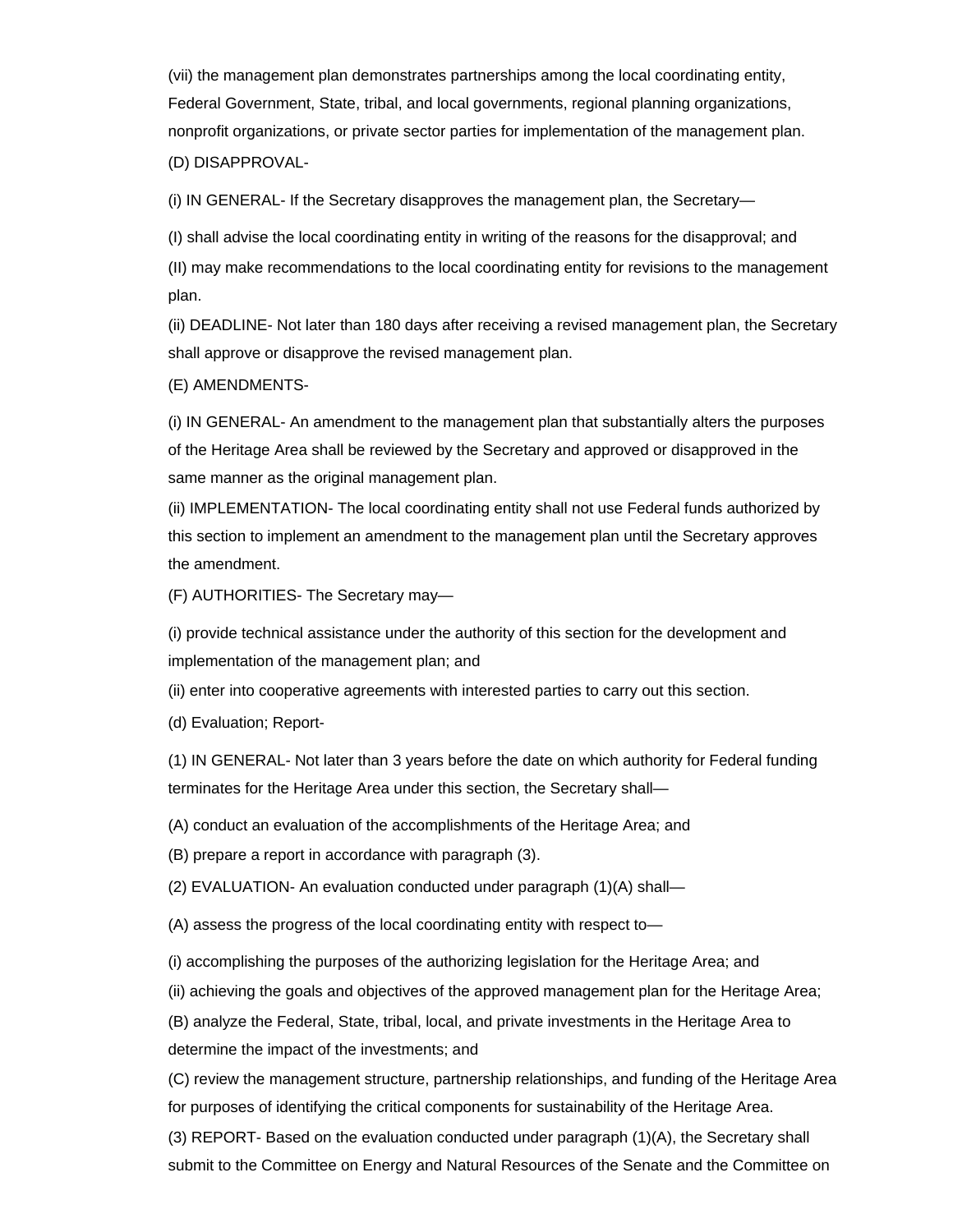Natural Resources of the House of Representatives a report that includes recommendations for the future role of the National Park Service, if any, with respect to the Heritage Area.

(e) Local Coordinating Entity-

(1) DUTIES- To further the purposes of the Heritage Area, in addition to developing the management plan for the Heritage Area under subsection (c), the local coordinating entity shall—

(A) serve to facilitate and expedite the implementation of projects and programs among diverse partners in the Heritage Area;

(B) submit an annual report to the Secretary for each fiscal year for which the local coordinating entity receives Federal funds under this section, specifying—

(i) the specific performance goals and accomplishments of the local coordinating entity;

(ii) the expenses and income of the local coordinating entity;

(iii) the amounts and sources of matching funds;

(iv) the amounts leveraged with Federal funds and sources of the leveraging; and

(v) grants made to any other entities during the fiscal year;

(C) make available for audit for each fiscal year for which the local coordinating entity receives Federal funds under this section, all information pertaining to the expenditure of the funds and any matching funds; and

(D) encourage economic viability and sustainability that is consistent with the purposes of the Heritage Area.

(2) AUTHORITIES- For the purpose of preparing and implementing the approved management plan for the Heritage Area under subsection (c), the local coordinating entity may use Federal funds made available under this section—

(A) to make grants to political jurisdictions, nonprofit organizations, and other parties within the Heritage Area;

(B) to enter into cooperative agreements with or provide technical assistance to political jurisdictions, nonprofit organizations, Federal agencies, and other interested parties;

(C) to hire and compensate staff, including individuals with expertise in—

(i) natural, historical, cultural, educational, scenic, and recreational resource conservation;

(ii) economic and community development; and

(iii) heritage planning;

(D) to obtain funds or services from any source, including other Federal programs;

(E) to enter into contracts for goods or services; and

(F) to support activities of partners and any other activities that further the purposes of the Heritage Area and are consistent with the approved management plan.

(3) PROHIBITION ON ACQUISITION OF REAL PROPERTY- The local coordinating entity may not use Federal funds authorized under this section to acquire any interest in real property.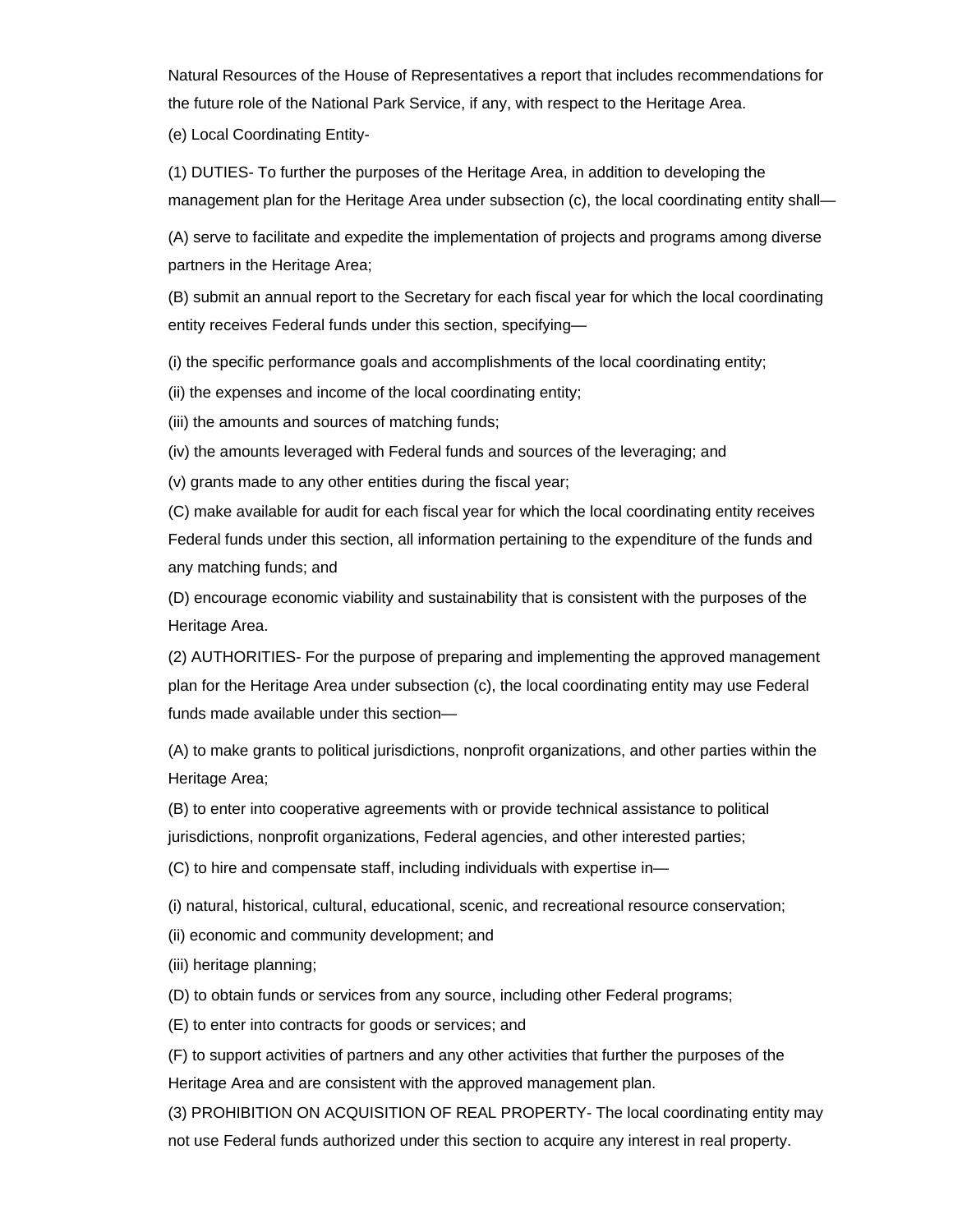(f) Relationship to Other Federal Agencies-

(1) IN GENERAL- Nothing in this section affects the authority of a Federal agency to provide technical or financial assistance under any other provision of law.

(2) CONSULTATION AND COORDINATION- The head of any Federal agency planning to conduct activities that may have an impact on a Heritage Area is encouraged to consult and coordinate the activities with the Secretary and the local coordinating entity, to the maximum extent practicable.

(3) OTHER FEDERAL AGENCIES- Nothing in this section—

(A) modifies, alters, or amends any law (including a regulation) authorizing a Federal agency to manage Federal land under the jurisdiction of the Federal agency;

(B) limits the discretion of a Federal land manager to implement an approved land use plan within the boundaries of a Heritage Area; or

(C) modifies, alters, or amends any authorized use of Federal land under the jurisdiction of a Federal agency.

(g) Private Property and Regulatory Protections- Nothing in this section—

(1) abridges the rights of any property owner (whether public or private), including the right to refrain from participating in any plan, project, program, or activity conducted within the Heritage Area;

(2) requires any property owner to permit public access (including access by Federal, State, tribal, or local agencies) to the property of the property owner, or to modify public access or use of property of the property owner under any other Federal, State, tribal, or local law;

(3) alters any duly adopted land use regulation, approved land use plan, or other regulatory authority (such as the authority to make safety improvements or increase the capacity of existing roads or to construct new roads) of any Federal, State, tribal, or local agency, or conveys any land use or other regulatory authority to any local coordinating entity, including development and management of energy or water or water-related infrastructure;

(4) authorizes or implies the reservation or appropriation of water or water rights;

(5) diminishes the authority of any State to manage fish and wildlife, including the regulation of fishing and hunting within the Heritage Area; or

(6) creates any liability, or affects any liability under any other law, of any private property owner with respect to any person injured on the private property.

(h) Funding-

(1) AUTHORIZATION OF APPROPRIATIONS- Subject to paragraph (2), there is authorized to be appropriated to carry out this section \$1,000,000 for each fiscal year, to remain available until expended.

(2) LIMITATION ON TOTAL AMOUNTS APPROPRIATED- Not more than a total of \$10,000,000 may be made available to carry out this section.